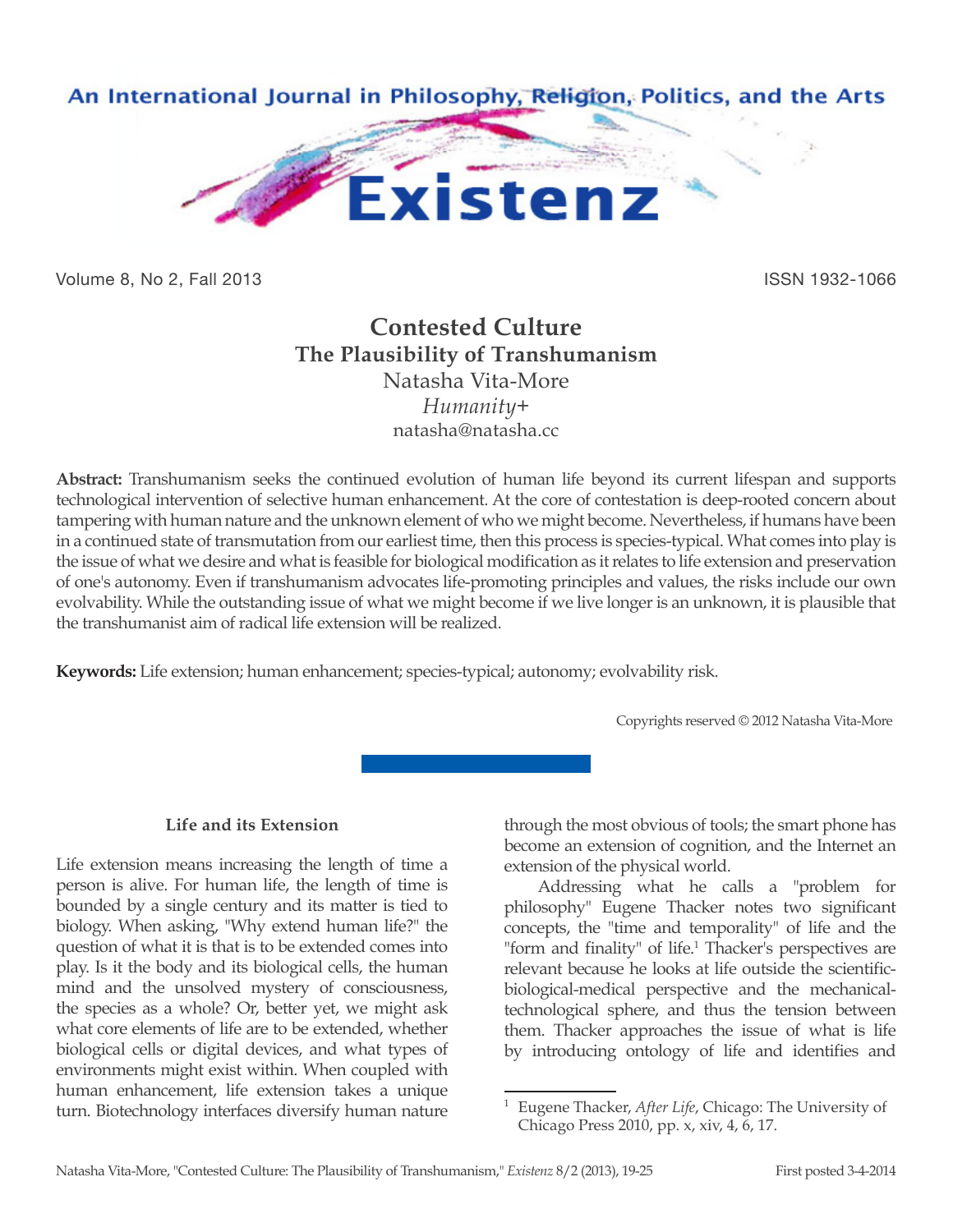articulates two aspects of life that parallel the expansion of life. First, that life manifests in instances and, second, that those who are living denote the manifestations of particular instances. This observation is derived from Aristotle's use of life as the concept of "life-in-itself" and the "now" that is lived in the present, including "any and all the instances of life."2 Life extension rests on the idea of staying alive. While corporeal life is necessary, to be sure, it is even more important to identify all instances of an individual's personhood, the "now" of being alive and the continuation of such instances that denote personal life.

The boundary of personal life is the aggregate of cells that forms a person. Lynn Margulis brings life directly into bodily matter as an evolutionary conglomeration of bacterial strains where life is "the transmutation of energy and matter" in performing an autopoietic behavior.<sup>3</sup> Margulis' proposed theory of symbiogenesis<sup>4</sup> suggests that we comprise a conglomerate of life forms—that as animals, humans are nucleated cells descended not just from a Darwinian theory of natural selection and common ancestry,<sup>5</sup> but from ancient bacteria, which themselves comprise different strains of bacteria (*WL*).

Although the Margulis suggests the term symbiogenesis for the process by which biology and technology synthesize in producing an origin by which new transmutations might emerge, Keith Ansell-Pearson refers to "bio-technogenesis" in relation to the "collapsing of bios and technos into each other" as a "spurious claim that with the coming of computers and the arrival of robot intelligence the planet is now

- <sup>4</sup> "Symbiogenesis" is coined by the Russian biologist Konstantin Merezhkovsky and is developed by others, including Boris M. Kozo-Poliansky.
- <sup>5</sup> Charles Darwin, *On Origin of Species By Means of Natural Selection*, New York: Modern Library, 1859.

entering a 'silicon age'."<sup>6</sup> The tension noted by Ansell-Pearson and through his observations that when it comes to issues on matters concerning life and silicon (or extending life, morphing life, and the symbiotechnogenesis of life), a certain nerve is touched. We are not upon a silicon age, it was already here.

Ecological relationships between and among elements of life, being fundamentally nutrition, motion, and reproduction,<sup>7</sup> as well as the potential for innovative technology to extend the human lifespan engages a transmutation (as in symbiogenesis) of the human in what is not just a horizontal process (as in the horizontality of the Darwinian theory), but also an autopoietic, cybernetic process. This notion sheds light on life is a process of historical self-adjusted augmentation and transformation (e.g., humancomputer interfaces and bio-digital devices) and the scientific research of genomics and biotechnological advances that are intervening with death. Further, today a person can easily obtain information about one's genetics, $\delta$  and the business of life extension is flooding the marketplace. Step-by-step one can see the human process toward life extension as plausible.

# **Human Enhancement: Normal and Species-Typical**

The phrase "species-typical" refers to innate and commonly inherited behaviors that can be recognized by most members of a species.<sup>9</sup> The distinction between species-typical and non-typical could be categorized by "dual-use" technologies for enhancement.<sup>10</sup> For example,

- <sup>9</sup> Clive D. L. Wynne, "What are Animals? Why Anthropomorphism is Still Not a Scientific Approach to Behavior?," *Comparative Cognition & Behavior Reviews*, 2 (2007), pp. 125-35, here p. 125.
- $10$  In the domain of human enhancement, "dual-use" refers the use of technology for therapeutic purposes and for enhancement purposes. While there is no clear boundary that separates therapy from enhancement. Humans have varying degrees of capabilities and disabilities when it comes to performing at levels essential for realizing individual needs and for those

<sup>2</sup> Aristotle, *De Anima*, ed. William David Ross, Oxford: Clarendon Press, 1931.

<sup>3</sup> See Lynn Margulis and Dorion Sagan, *What is Life?*, Berkeley: University of California Press 2000, pp. 133, 194, 221, here p. 215. [Henceforth cited as *WL*] Margulis states: "Changing to stay the same is the essence of autopoiesis. It applies to the biosphere as well as the cell. Applied to species, it leads to evolution" (p. 31). To contextualize this statement, Margulis quotes Willem de Kooning's artistic reflections on abstract expressionism: "If you write down a sentence and you don't like it, but that's what you wanted to say, you say it again in another way.... You have to change to stay the same" (p. 31).

<sup>6</sup> Keith Ansell-Pearson, *Deleuze and Philosophy: The Difference Engineer*, New York: Routledge 1997, p. 182.

<sup>7</sup> http://www.eurekalert.org/pub\_releases/1998-10/ M-CCD-051098.php, last accessed 12-10-2013.

<sup>&</sup>lt;sup>8</sup> For example, the Silicon Valley business 23 and Me currently charges \$ 99.00 for a DNA test based on a saliva sample.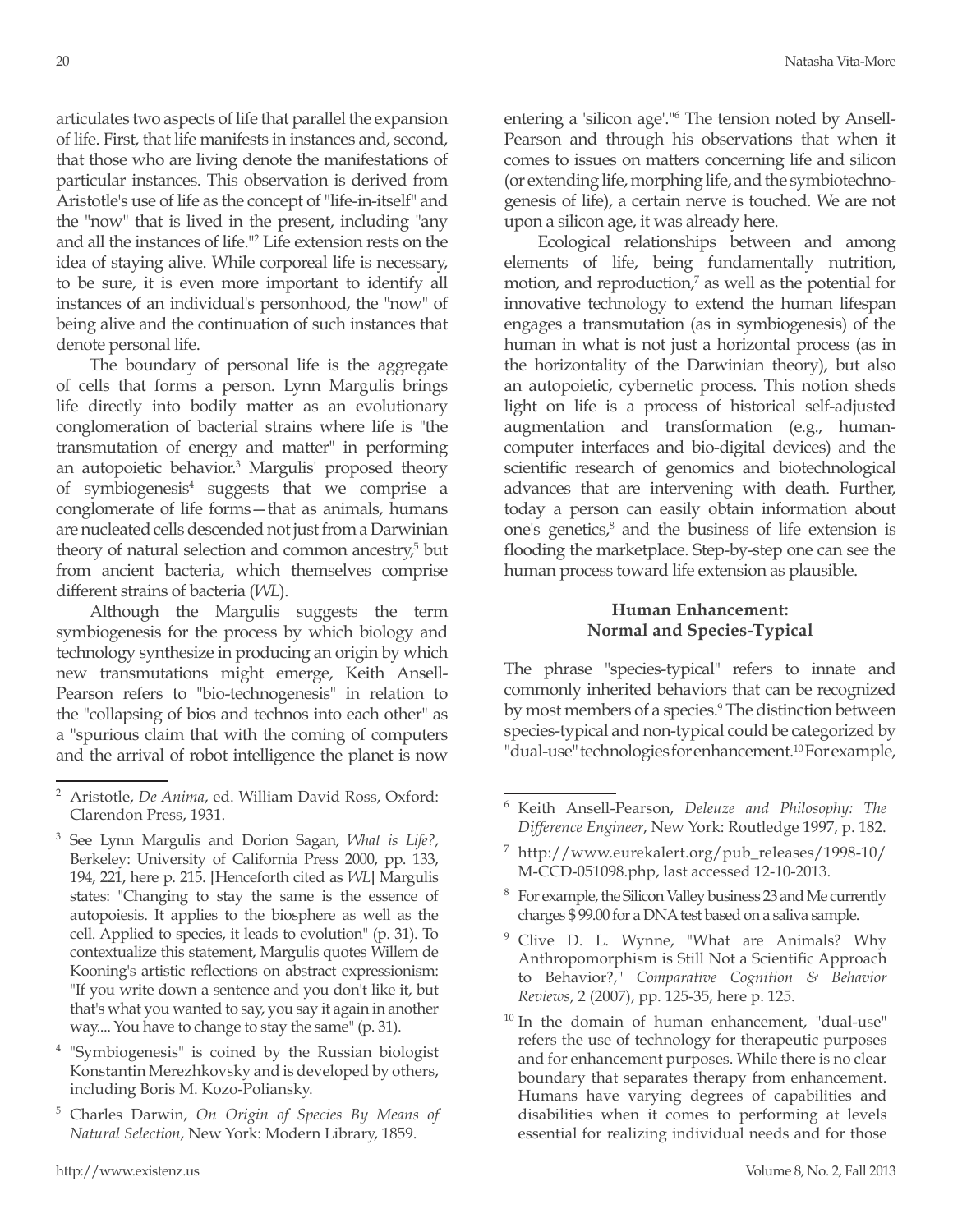therapeutic enhancement refers to the standard practice and uses of medical technologies to restore the biological body to a normal physiological state and/or to assist as a preventative measure. Selective enhancement refers to improving a person's capacities outside the limits of normal. Nevertheless, while the concept of "normal" is necessary for rudimentary classifications and for advanced valuations of human behaviors such as scientific comparisons, medical examinations, and psychological determinations—these criteria do not accurately reflect the inimitability, diversity, and difference within the scope of the human species' capability. The biopolitics of human enhancement of the late twentieth century and the early twentyfirst century include the cultures of life extensionists, feminists, cyberpunks, transhumanists, posthumanists, avatars, transsexuals, bio-hackers, geeks, and others, who support and encourage bodily, sexual and psychological diversity and multiplicity. Those who desire to live longer—well past the current maximum lifespan—are largely for a socio-political change of the dicta of traditional codified "normal" and "normality" that prescribe a set of universals, $11$  as developed by the Western world, about not just what man and woman are, but that death is a natural process of life.12

The concepts of normal and normalcy often leave out human desire by assuming that all humans are equal or ought to be categorized by certain predetermined universals. Additionally, these concepts set up complacent standards that may fall below what is currently felt (and what is considered acceptable) by individuals and society. On the other hand, standardized understandings help to provide a measure of safety, distancing the unknown factors of the future from the present. Yet, if enough change in human behavior and appearance occur, and little by little the borders between normal and enhanced persons accelerates—likely, by small seemingly insignificant steps—the outcome will eventually be noticed to the extent that one generally would have to agree that a new normal has been set, even if by default.

levels acceptable within the context of what humans consider to be a fully functioning society.

### **Desire and Feasibility**

"We must restrict our focus to the zone where desire and feasibility intersect."<sup>13</sup>

The dialectics between the desire to extend the human lifespan and its feasibility is often approached in relation to biotechnology's research climate, costs of technological developments, ethical issues, and legal ramifications. Passions can outweigh costs and this fervor keeps pounding the pavement toward progress; notably, through the efforts of the early alchemists in manipulating matter, or as in Nikolai F. Fyodorov's "common task,<sup>"14</sup> and Jean Finot's proposed fabrication of living matter. More recently, these passions continued through the work of Robert Ettinger in foreseeing human cryopreservation,<sup>15</sup> in Eric Drexler's notion of self-assembling bionano systems,<sup>16</sup> and in Raymond Kurzweil's predilection for an age of intelligent machines.17 In light of these optimistic visions, it becomes significant that the dialectics of what might be desired and what could be feasible reach a level of logic outside the scope of an inward-looking socio-cultural activism of life extension proponents.

Gregory Stock believes, "we cannot say much about the challenges that will accompany the first steps of human self-design until we examine the specific biological modifications that might intrigue us when the technology arrives" (*RDH* 97). For him, the choices we make today are a "preview of the deeper ones we will face" in the years to come, especially "because they reveal the cultural and biological desires that shape our preferences" (*RDH* 97). As a biophysicist, Stock worked in the formative stages of the current biotechnological climate. He links the Gaia hypothesis<sup>18</sup> with

- <sup>15</sup> Robert C.W. Ettinger, *The Prospect of Immortality*, Chelsea, NY: McFadden Books, 1966.
- <sup>16</sup> Eric Drexler, *Engines of Creation*, Harpswell, ME: Anchor 1987, pp. v, 4, 213.
- <sup>17</sup> Raymond Kurzweil, *The Age of Spiritual Machines*, New York: Penguin, 2000.
- <sup>18</sup> See James E. Lovelock and Lynn Margulis, "Atmospheric homeostasis by and for the biosphere: The Gaia hypothesis," *Tellus* 26 (August 1974), p.

<sup>11</sup> See Andy Miah, *Genetically Modified Athletes: Biomedical Ethics, Gene Doping and Sport*, New York: Routledge 2004, pp. 1, 37, 110, 126.

<sup>12</sup> Francis Fukuyama, *Our Posthuman Future: Consequence of the Biotechnology Revolution*, New York: Picador 2002, p 7.

<sup>13</sup> Gregory Stock, *Redesigning Humans: Our Inevitable Genetic Future*, Boston: Houghton Mifflin Company 2002, p. 97. [Henceforth cited as *RDH*]

<sup>&</sup>lt;sup>14</sup> See http://www.regels.org/N-Fedorov-1.htm, last accessed 12-10-2013.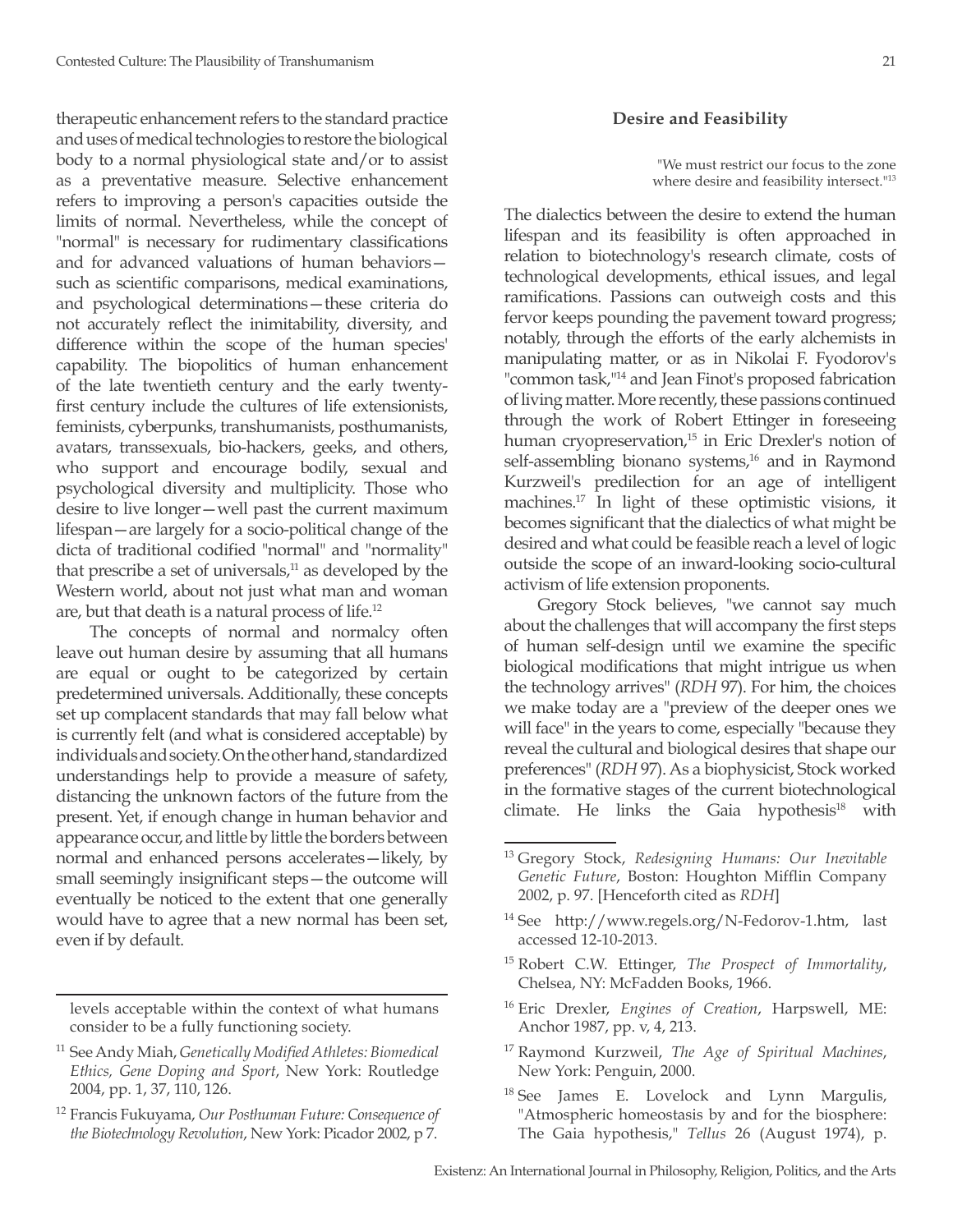Teilhard's thinking noosphere with a technologically interconnected approach in proposing the human as a type of superorganism, "a community of organisms so fully tied together that it is a single living being"19 and one that is "at the forefront of life's evolution from the simplest of living forms, and where this evolutionary process will lead us cannot be known," but "affirms that we are connected" (*MM* 245).

These associations—a gestalt of the human and its environment coupled with the human sphere of thought as a transmutation of elements—ties into the field of cybernetics. Because cybernetics forms the ground point for the physical augmentation of the human body, both Stock's early ideas of a type of metaman and his more recent logic concerning human desire and its feasibility suggest a maturing foundation with a practical capability that gives credence to the optimistic visions of extending the maximum human lifespan and the cultural landscape in which such visions reside.

Hammering out the arguments with ethical trepidations against such desire, and purporting its feasibility as unlikely, we turn to a United States Council of Bioethics report that established an inquiry "into the potential implications of using biotechnology 'beyond therapy,' in order to try to satisfy deep and familiar human desires."20

The desire for ageless bodies involves the pursuit not only of longer lives, but also of lives that remain vigorous longer. It seeks not only to add years to life, but also to add life to years. This double purpose is therefore likely to be better served by certain approaches to life-extension than by others. Life-

2, Online http://www.gps.caltech.edu/classes/ ge148c/pdf%20files/lovelock.pdf, last accessed 12-10- 2013. Lovelock and Margulis propose that the Earth's cycling of atmospheric gases could suggest that it is homeostasis and, although this theory does not offer proof of its existence, it does introduce the notion that the Earth is alive as a self-regulating system of the biosphere, atmosphere, hydrosphere and pedosphere.

<sup>19</sup> Gregory Stock, *Metaman: The Merging of Humans and Machines into a Global Superorganism*, New York: Simon & Schuster 1993, pp. 20. [Henceforth cited as *MM*]

<sup>20</sup> Leon R. Kass et al., *Beyond Therapy: Biotechnology and the Pursuit of Happiness*, Wasington, DC: The President's Council on Bioethics 2003, p. x. Online http://bioethics.georgetown.edu/pcbe/reports/ beyondtherapy, last accessed 12-10-2013. [Henceforth cited as *BT*]

extension may take three broad approaches: (1) efforts to allow more individuals to live to old age by combating the causes of death among the young and middle-aged; (2) efforts to further extend the lives of those who already live to advanced ages by reducing the incidence and severity of diseases and impairments of the elderly (including muscle and memory loss) or by replacing cells, tissues, and organs damaged over time; and (3) efforts to mitigate or retard the effects of senescence more generally by affecting the general process (or processes) of aging, potentially increasing not only the average but also the maximum human lifespan. [*BT* 165]

It is the third approach as presented above—that of mitigating effects of senescence in order to increase the maximum human lifespan, which directly relates to appending human mortality. In navigating this course, human desire is steered in large part by the hope for control over death.

Notably for anyone interested in life extension, the issue is not just concerned with bodily enhancement but with the larger environment in which the enhancement takes place and the idea that humans might or could redesign themselves. Historically, when a human augments one's body with exterior tools and exhausts its functions, then appending one's own body can be seen as an innate behavior. The specific issues here are the desire to enhance, most likely out of need, and the feasibility and practicability of enhancement based on whether appropriate tools can be developed. Notably, Stock addresses this concern, "[t]he desire to triumph over our own mortality is an ancient dream, but it hardly stands alone" (*RDH* 9) … "why not acknowledge that what we really desire is not shorter morbidity at the end of life, but a life that is both healthier and longer?" (*RDH* 80). Yet, practicability interferes with this desire, as Stock notes: "We must restrict our focus to the zone where desire and feasibility intersect" (*RDH* 97). This zone parallels that of artistic, design-based approaches because (i) artistic concepts have a certain leeway in expression and not necessarily accountable for its accuracy and (ii) design-based processes are structured to find solutions or meet specific needs. The balance between artistic expression and design-based approaches can be seen similarly because approaches life expansion (with freedom in expression for countless possibilities) is thrilling, especially in science fiction. Nevertheless, in order to add to the scholarship of the vision it must have a theoretical basis and/or practical and doable result.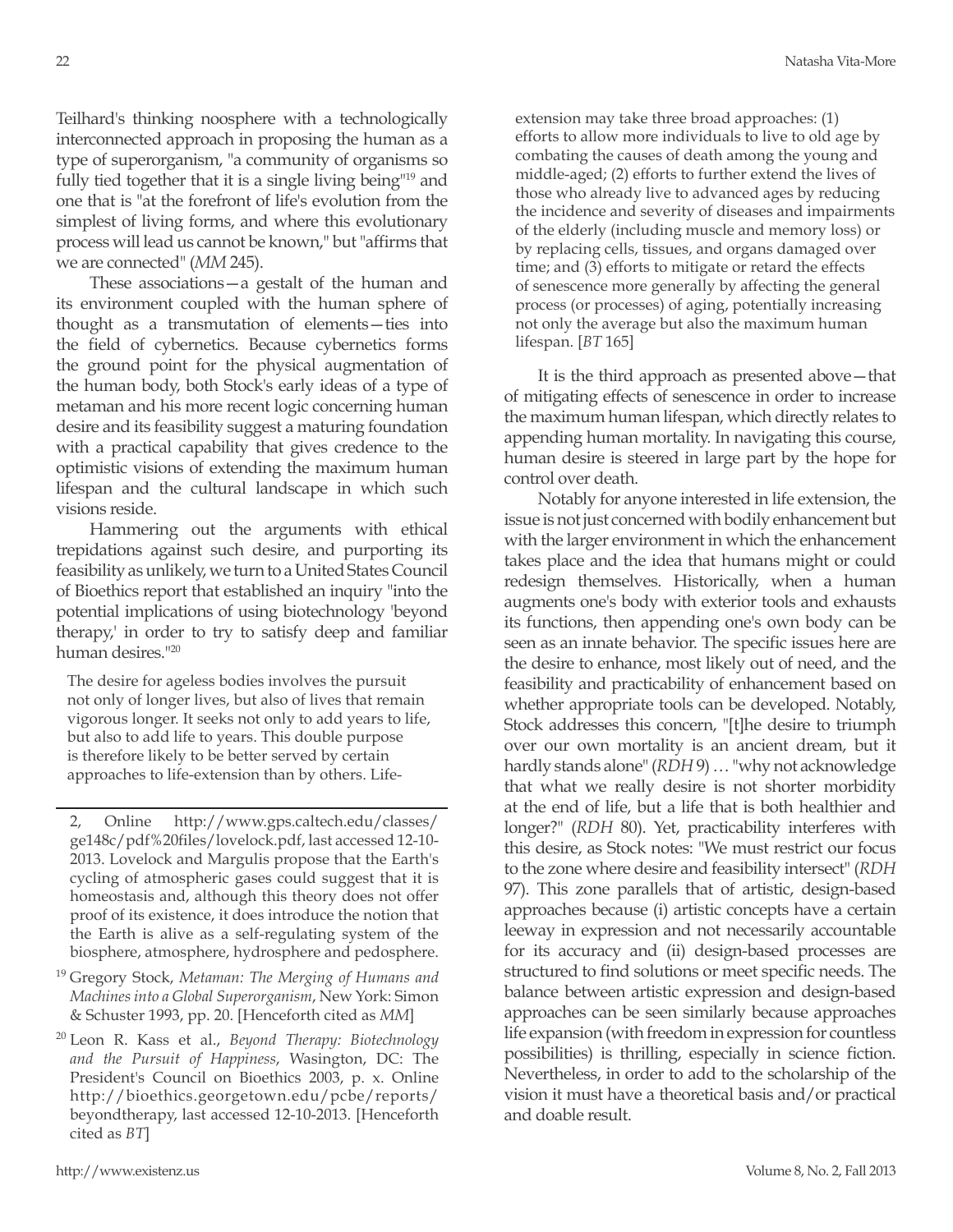Andy Clark echoes the concern of many involved in both sides of the life enhancement discussion: that the human is being modified at its core—that the concepts of normal, natural, single, and even "protective social policies—of mainstream society" are in themselves shifting.<sup>21</sup> "It is a delicate matter, then to balance this danger against the competing vision … of a new media allowing us slowly and safely to explore multiple aspects of our personal and sexual identity" (*NBC* 191). The impassioned person who rages against being pre-defined by his or her gender or body image or being subject to a maximum lifespan, one which is considered natural and normal, that address the body, personal identity, and human rights—in what is known as morphological freedom.22

The network is not bounded by the skin but includes all external pathways along which information can travel. It also includes those effective differences which are immanent in the 'objects' of such information. It includes the pathways of sound and light along which travel transforms of differences originally immanent in things and other people—and especially *in our own actions*. 23

### **Autonomy, Connectivity, and Evolvability**

#### My body is wherever there is something to be done. (Merleau-Ponty)<sup>24</sup>

That one person is an autonomous agent is paradoxical; one is only alone insofar as her mind permits and actions warrant. As the body propels each person into the world, we are immersed in a primordial soup of atoms, molecules, and life forms in all their variety and in all their conjoint relationships. The transhuman concept, as a descriptive agent of change, offers new models for technologically mediated bodies that could feasibly lead toward radical life extension. One might ask: Where is the human in all this change? The particular behaviors of being that affords us the autonomy and connectivity, or the illusion of same—the agility and flexibility—our plasticity—is largely fostered by our senses and responses to each environment we inhabit.

Since the transhumanist purposes alternatives to biology, the relationship between the ability of a person to alter behavior and/or physical performance within one's environment is significant. From a neuroscientist's perspective Joseph Ledoux opines that what makes us who we are is all about our synapses—the key players in the brain's communication system.<sup>25</sup> This system contains the hardwired responses that intersect a person's experiences. In other words, the brain's nature (hardwiring) meshes with a person's nurturing (life experiences). Life experiences, in all their varied ways—love, anger, regret, hope, loss, or happiness—are the fuel for brain plasticity. Human enhancement future alternatives to biology could be varied and unique, as enhancement is not one-size-fits-all. Each person is individuated by complex behaviors and even though we share biological architecture, personal existence our own identities and our identifiers—is where each person's narrative begins. But if enhancement takes us into a more virtual sphere, what are the possible risks?

Life expansion risks have been discussed as evolvability risks and also as bioconservative risks. Evolvability can be understood as an ability of a species to produce variants more apt than those currently existing within a species. For example, Lee Altenberg uses the term evolvability in computer science as a type of "emergent selection phenomenon,"<sup>26</sup> where he attempts to develop "a performance measure for genetic algorithms" (*EEG* 48). Engineer and designer Thomas Ray's concern with the issue of evolvability pertains to building artificial systems and observing which type of system shows signs of evolution and which types do not.<sup>27</sup> Here, evolution in computer-based systems, as in

<sup>21</sup> Andy Clark, *Natural-Born Cyborgs: Minds, Technologies, and the Future of Human Intelligence*, Oxford: Oxford University Press 2003, p. 191. [Henceforth cited as *NBC*]

<sup>22</sup> See Max More, "Technological Self-Transformation: Expanding Personal Entropy," *Extropy* 10/4:2, (Winter/ Spring 1993), also at http://www.maxmore.com/ selftrns.htm, last accessed 12-10-2013. Morphological freedom means the right to one's body and proposed the right to enhance one's body and the right not to be coerced into enhancing.

<sup>23</sup> Gregory Bateson, *Steps to an Ecology of Mind*, Chicago: University of Chicago Press 2000, p. 319. First published by the Estate of Gregory Bateson in 1972.

<sup>24</sup> Quoted in *NBC* 89.

<sup>25</sup> Joseph Ledoux, *Synaptic Self: How Our Brains Become Who We Are*, New York: Penguin 2003, p. 1.

 $26$  Lee Altenberg, "The Evolution of Evolvability in Genetic Programming," in *Advances in Genetic Programming*, ed. Kenneth E. Kinnear, Jr., Cambridge, MA: MIT Press 1994, pp. 47-74, here p. 47. [Henceforth quoted as *EEG*]

<sup>27</sup> Thomas S. Ray, *Some Thoughts on Evolvability*, posted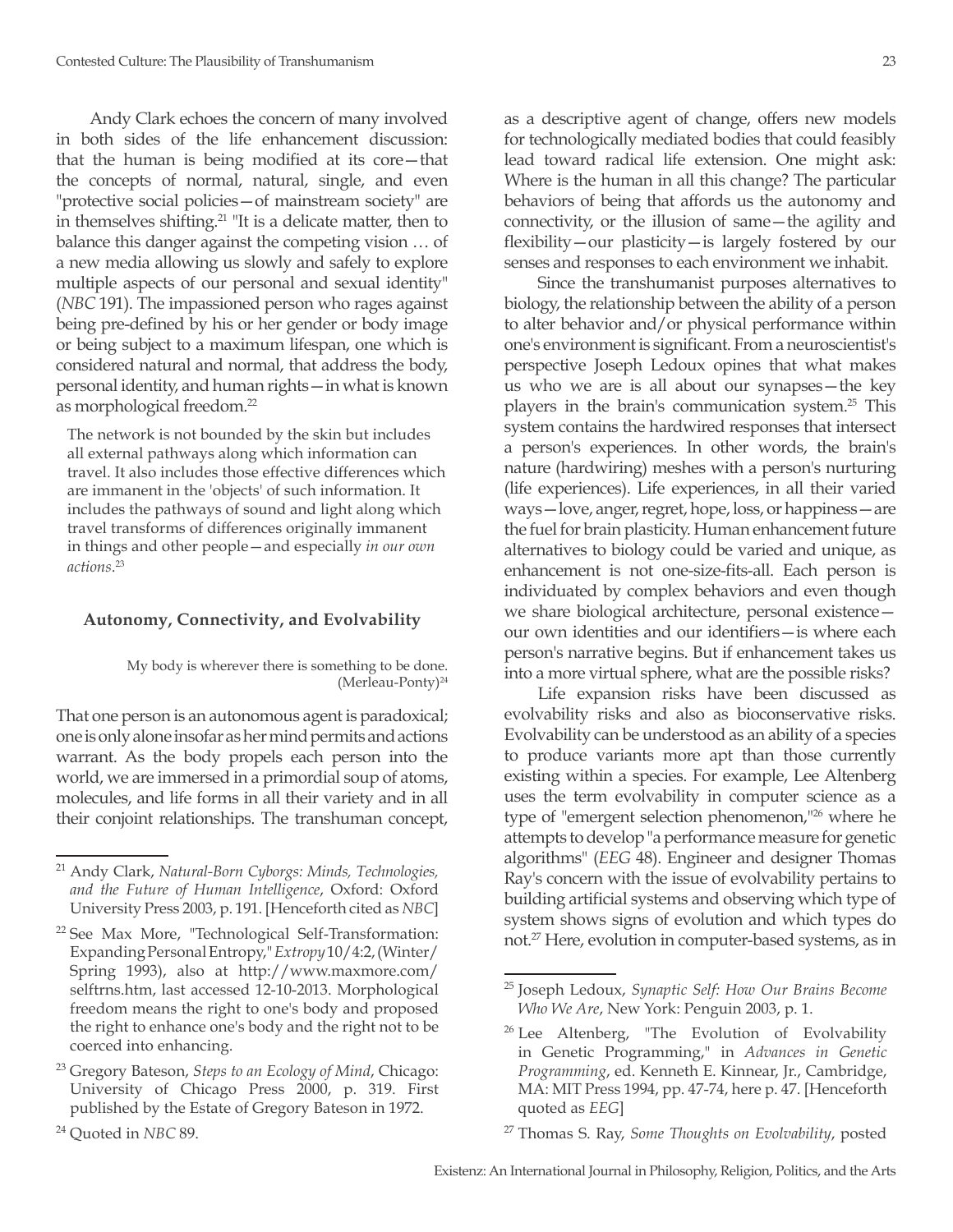the project Tierra, is designed for evolvability in that:

[t]he running of the self-replicating program (creature) on the virtual computer (Tierra), with the errors imposed by the operating system (mutations) results in precisely the conditions described by Darwin as causing evolution by natural selection. While this is actually an instantiation of Darwinian evolution in a digital medium, it can also be viewed as a metaphor: The sequence of machine instructions that constitute the program of a creature is analogous to the sequence of nucleotides that constitute the genome, the DNA, of organic organisms.28

One way of looking at evolvability outside computer science is to consider any system—a society or culture, for example, that has evolvable characteristics. Incidentally, it seems that today's culture is more emergent and mutable than physiological changes occurring in human biology. In the course of a few thousand years, human tools, language, and culture have evolved manifold. The use of tools within a culture has been shaped by the culture and shows observable evolvability—from stones to computers—while human physiology has remained nearly the same.

For the purpose of speculation on evolvability risk, one would look at the converse of life extension what might stand in the way of the human transition in becoming transhuman and, later, posthuman. The obvious concern would be a catastrophic risk of extinction. The less obvious risk is that of the psychology of human behavior, especially the tyrannical behavior of one group of people attempting to and/or succeeding at coercing and controlling another, such as historical episodes of oppressive social hierarchies.

The rich complexity of each individual is produced by a cognitive architecture, embodied in a psychological system, which interacts with the social and nonsocial world that surrounds it. Thus humans, like every other natural system, are embedded in the contingencies of a larger principled history, and explaining any particular fact about them requires the joint analysis of all the principles and contingencies involved.29

June 17, 1999 at http://life.ou.edu/pubs/evolvability, last accessed 12-10-2013.

- <sup>28</sup> Thomas S. Ray, "Evolution, Complexity, Entropy, and Artificial Reality," *Physica D: Nonlinear Phenomena*, 75/1-3 (August 1994), pp. 239-63, here p. 241.
- <sup>29</sup> John Tooby and Leda Cosmides, "The Psychological Foundations of Culture," in *The Adapted Mind: Evolutionary Psychology and the Generation of Culture*,

Outside the realm of humankind, nature has its own collision course. Inside the realm of humankind individual ideologies and psychologies collide and conflicts arise. One possible prelude for priming this discourse is to build on the concept of morphological freedom as a freedom that protects the rights of those who want to enhance as well as the rights of those who do not want to enhance. More specifically, it can be seen as a civil right to modify one's own biology. A step further would be to use the same logic with life extension. In this way, we begin by addressing human behavior as consequential to sciences and technologies of life extension and the future human. There are uncertainties and risks and human rights to consider when appending the physical body and cognition, developing new environments for existence, and manipulating matter.

**Conclusion**

That the human could be reduced to Fukuyama's Factor X, a series of codes, or a conglomeration of molecules and patterns with which to deconstruct and reassemble,<sup>30</sup> echoes aspects of early proto-science and the philosophical and scientific theories of Fedorov and Finot—possibly making these notions more historically linked and less obscure. Whether or not emerging and speculative technology will be used to develop new types of bodies, new types of environments, and new platforms for life is yet to be seen. Along the way the larger question remains: How can we build better knowledge of human differences that emphasize understanding instead of unproductive bias and misinterpretation?

Freedom of choice is vigorously cherished in a free world, as fragmented and contested as the profoundly

eds. Jerome H. Barkow, Leda Cosmides, and John Toby, New York: Oxford University Press, pp. 19-136, here p. 21. Although the relationship of the person to his/her environment is a syncretic approach and a "psychic unity of humankind" and that the growth of strong empirical adherence to a conclusion is predicated upon a certain detectable genetic uniformity among humans, this paper does not support the "species-typical" conclusion that proposes a universal of what humans are supposed to be in regards to the right type of human, especially in regards to sexuality and gender-based behaviors supporting a particular socio-political ideology.

<sup>30</sup> Eric Drexler, *Engines of Creation*, Harpswell, ME: Anchor 1987, pp. v, 4, 213.